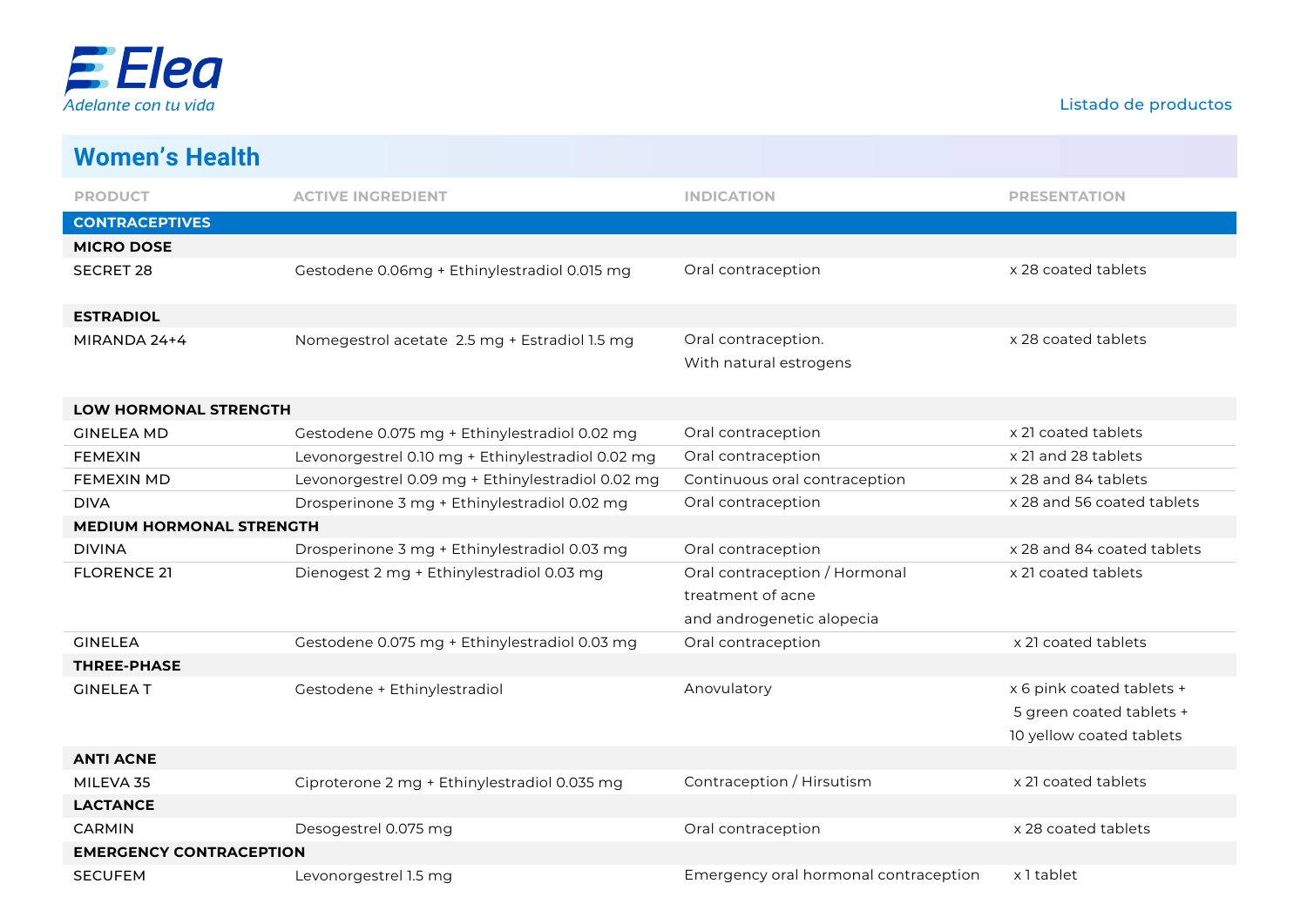

| <b>PRODUCT</b>                      | <b>ACTIVE INGREDIENT</b>                | <b>INDICATION</b>                        | <b>PRESENTATION</b>                   |
|-------------------------------------|-----------------------------------------|------------------------------------------|---------------------------------------|
| <b>HORMONAL REPLACEMENT THERAPY</b> |                                         |                                          |                                       |
| <b>PARACLIM</b>                     | Tibolone 2.5 mg                         | Climacteric / Prevention of osteoporosis | x 30 tablets                          |
| PARACLIM LOW DOSE                   | Tibolone 1.25 mg                        | Climacteric / Prevention of osteoporosis | x 30 tablets                          |
| <b>EQUIFEM</b>                      | Drospirenone 2 mg + Estradiol 1 mg      | Estrogen deficit due to menopause        | x 30 soft capsules                    |
| <b>PROGEST</b>                      | Micronized Progesterone 100 mg          | Progesterone shortcoming / Threatened    | x 15 and 30 soft capsules             |
|                                     | Micronized Progesterone 200 mg          | miscarriage or habitual miscarriage      |                                       |
| <b>MENSTRUAL CUP</b>                |                                         |                                          |                                       |
| <b>EVACOPA</b>                      | Menstrual cup                           | Menstruation                             | x1 Cup                                |
|                                     |                                         |                                          |                                       |
| <b>URINARY INCONTINENCE</b>         |                                         |                                          |                                       |
| <b>DITROPAN</b>                     | Oxibutinine Clorhidrato 5 mg            | Antispasmodic. Overactive bladder with   | x 20, 30 and 50 tablets               |
|                                     |                                         | symptoms of urgent urinary incontinence  |                                       |
| <b>DITROPAN</b>                     | Oxibutinine Clorhidrato 100 mg/100 ml   | Antispasmodic. Overactive bladder with   | 1 jar x 200 ml                        |
|                                     |                                         | symptoms of urgent urinary incontinence  |                                       |
| DITRIOAN UD                         | Oxibutinine Clorhidrato 5 mg            | Antispasmodic. Overactive bladder with   | x 20 and 30 controlled release tablet |
|                                     |                                         | symptoms of urgent urinary incontinence  |                                       |
| <b>DITRIOAN UD</b>                  | Oxibutinine Clorhidrato 10 mg           | Antispasmodic. Overactive bladder with   | x 20 and 30 controlled release tablet |
|                                     |                                         | symptoms of urgent urinary incontinence  |                                       |
| DITROPAN UD                         | Oxibutinine Clorhidrato 15 mg           | Antispasmodic. Overactive bladder with   | x 20 and 30 controlled release tablet |
|                                     |                                         | symptoms of urgent urinary incontinence  |                                       |
| <b>DARISEC</b>                      | Darifenacine 15 mg                      | Overactive bladder with symptoms of      | x 30 coated tablets                   |
|                                     | Darifenacine 7.5 mg                     | urgent urinary incontinence              | x 15 and 30 coated tablets            |
| <b>BENIGN PROSTATIC HYPERPLASIA</b> |                                         |                                          |                                       |
| PETRIUM                             | Silodosin 4 and 8 mg                    | Symptoms associated to benign prostatic  | x 30 capsules                         |
|                                     |                                         | hyperplasia                              |                                       |
| <b>LINUS</b>                        | Dutasteride 0,5 mg                      | Symptoms associated to benign prostatic  | x 30 capsules                         |
|                                     |                                         | hyperplasia                              |                                       |
| LINUS DUO                           | Dutasteride 0,5 mg + Tamsulosine 0,4 mg | Symptoms associated to benign prostatic  | x 30 capsules                         |
|                                     |                                         | hyperplasia                              |                                       |
| <b>SULOS</b>                        | Tamsulosine 0,4 mg                      | Symptoms associated to benign prostatic  | x 30 capsules                         |
|                                     |                                         | hyperplasia                              |                                       |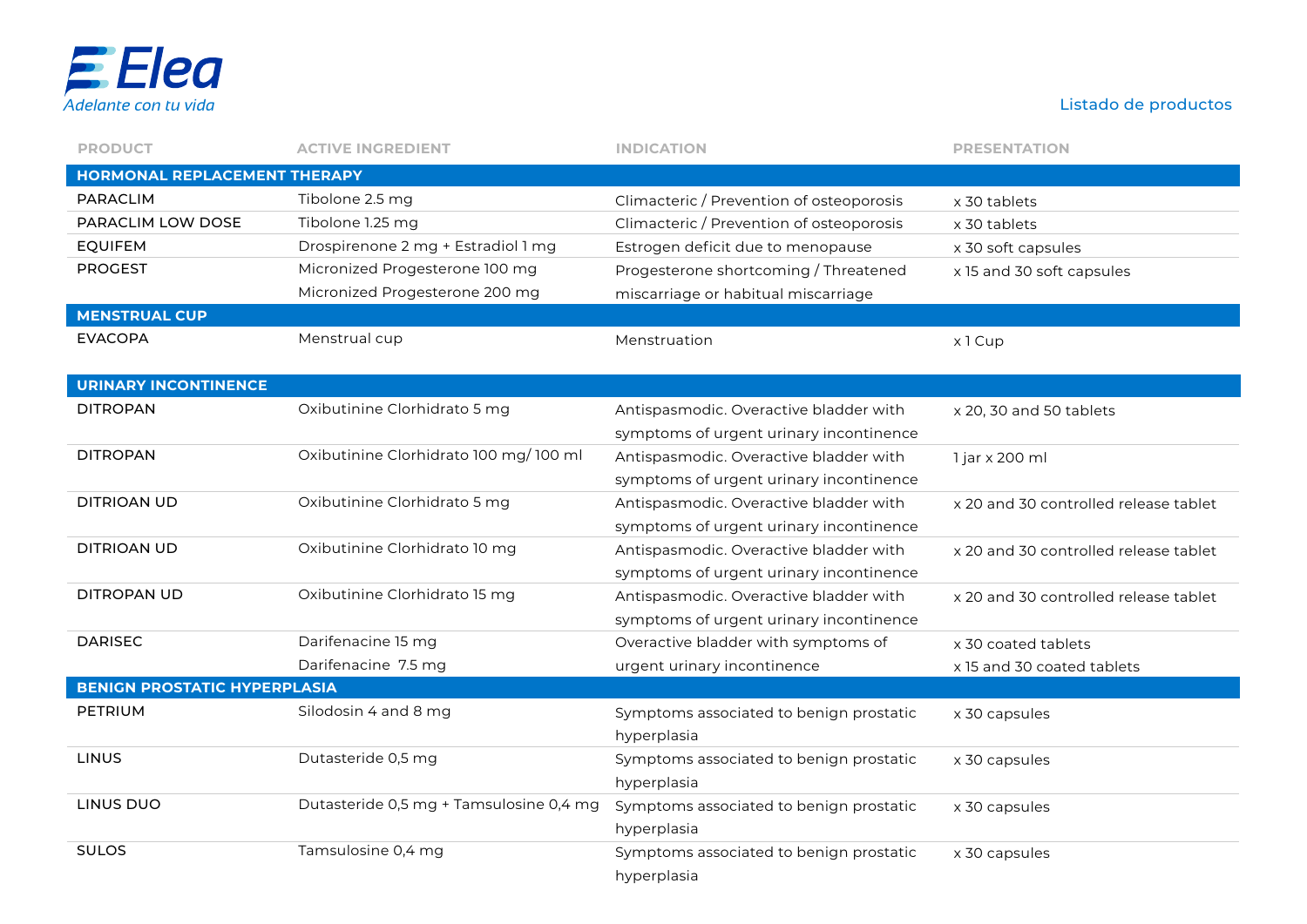

| <b>PRODUCT</b>        | <b>ACTIVE INGREDIENT</b>                               | <b>INDICATION</b>                        | <b>PRESENTATION</b>   |
|-----------------------|--------------------------------------------------------|------------------------------------------|-----------------------|
| <b>VAGINAL OVULES</b> |                                                        |                                          |                       |
| <b>OVUMIX</b>         | Metronidazole 300 mg + Miconazole nitrate 100 mg       | Specific and non-specific vulvovaginitis | x 6 ovules            |
|                       | + Neomycin sulfate 48.8 mg + Gotu Kola 15 mg +         |                                          |                       |
|                       | Polymyxin sulfate 4.4 mg                               |                                          |                       |
| <b>OVUMIX MAX</b>     | Klindamicine 100,0 mg + Ketoconazole 400mg             | Specific and non-specific vulvovaginitis | x 7 ovules            |
| OVUMIX M              | Metronidazole 750 mg + Miconazole nitrate 200 mg       | Vulvovaginitis                           | x 7 ovules            |
| <b>OVUMIX M CREAM</b> | Metronidazole + Miconazole nitrate                     | Mixed vaginal infections                 | Cream x 40 g          |
| <b>OTHERS</b>         |                                                        |                                          |                       |
| C.V.P. DUO            | Citrobioflanoide Complex 200 mg + Ascorbic Acid 200 mg | Venous Insufficiency                     | x 10.25 and 50 coated |
|                       |                                                        |                                          | tablets               |
| <b>EGESTAN FOLICO</b> | Folic acid 1 and 5 mg                                  | Deficiency of folic acid                 | x 30 and 60 tablets   |
| <b>FLEVOMAX</b>       | Micronized purified flavonoid fraction Diosmine/       | Chronic venous insufficiency symptoms /  | x 30 and 60 tablets   |
|                       | Hesperidine (90/10) 500 mg                             | Functional signs associated to           |                       |
|                       |                                                        | hemorroidal crisis                       |                       |

### **Neurology Line**

| <b>PRODUCT</b>       | <b>ACTIVE INGREDIENT</b>               | <b>INDICATION</b>                                       | <b>PRESENTATION</b>        |
|----------------------|----------------------------------------|---------------------------------------------------------|----------------------------|
| <b>OLDINOT</b>       | Donepezil 5 and 10 mg                  | Treatment of Alzheimer                                  | x 28 tablets               |
| <b>OLDINOT DUO</b>   | Donepezil 5 and 10 mg / Memantine 28mg | Treatment of Alzheimer                                  | x 28 tablets               |
| <b>LAMIRAX</b>       | Lamotrigine 25, 50, 100 and 200 mg     | Epilepsy / Bipolar disorder                             | x 30 tablets               |
| <b>NEUROTROX</b>     | Paroxetine 20 mg                       | Depression / Obsessive-compulsive disorders             | x 30 tablets               |
|                      |                                        | Distress disorders / Social anxiety - Social phobia     |                            |
| <b>RESTELEA</b>      | Risperidone 0.50, 1, 2 and 3 mg        | Schizophrenia / Bipolar mania / Irritability associated | x 20 tablets               |
|                      |                                        | to autistic disorder                                    |                            |
| TANAKAN              | Ginkgo Biloba Extract 24% 40 mg        | Antidemential                                           | x 30 and 60 coated tablets |
| <b>TANAKAN FORTE</b> | Ginkgo Biloba Extract 24% 80 mg        | Antidemential                                           | x 15 and 30 coated tablets |
| <b>VIROSOL</b>       | Amantadine Chlorhydrate 100 mg         | Antiviral Antiparkinsonian                              | x 10 and 30 tablets        |
| <b>NEUTOP</b>        | Topiramate 25, 50 and 100 mg           | Focal seizures or primary generalized tonic-clonic      | x 28 and 56 tablets        |
|                      |                                        | seizures / Crisis associated to Lennox-Gastaut          |                            |
|                      |                                        | syndrome / Migraine                                     |                            |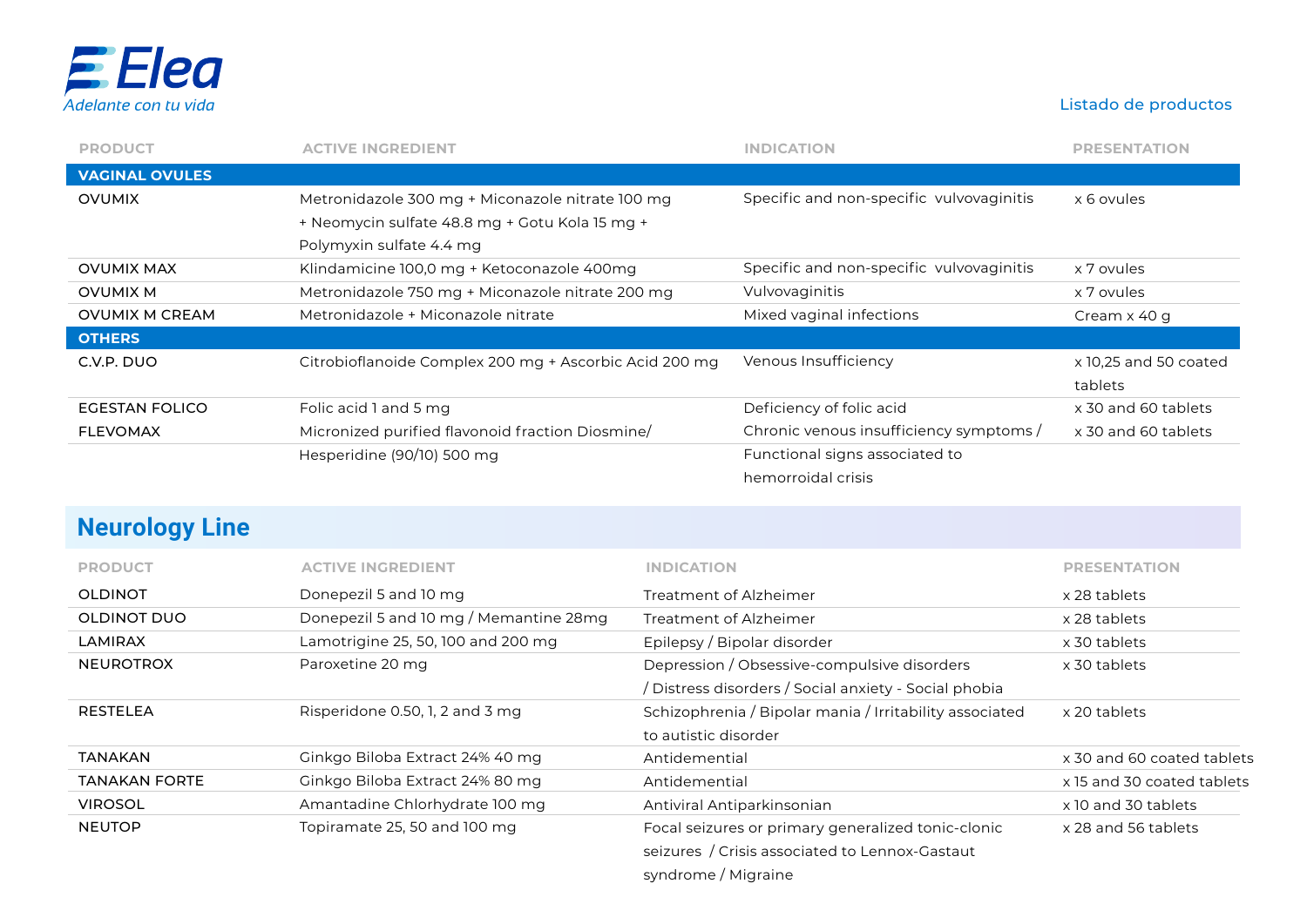

| <b>PRODUCT</b>    | <b>ACTIVE INGREDIENT</b>             | <b>INDICATION</b>                                                                                                                   | <b>PRESENTATION</b>                 |
|-------------------|--------------------------------------|-------------------------------------------------------------------------------------------------------------------------------------|-------------------------------------|
| <b>ARAMIX</b>     | Lexapro                              | Major depressive disorder / Distress disorders / Social<br>phobia / Generalized anxiety disorder /<br>Obsessive-compulsive disorder | x 30 tablets                        |
| 8 HORAS           | Eszopiclone 2 mg<br>Eszopiclone 3 mg | Insomnia                                                                                                                            | x 10 and 30 tablets<br>x 30 tablets |
| <b>KEMOTER</b>    | Quetiapine 100 and 200 mg            | Schizophrenia / Manic episodes associated to bipolar<br>illness                                                                     | x 30 coated tablets                 |
| <b>KEMOTER XR</b> | Quetiapine 50, 200, 300 and 400 mg   | Schizophrenia / Bipolar disorder / Treatment of                                                                                     | x 30 prolonged-release              |
|                   |                                      | depression in combination                                                                                                           | coated tablets                      |
| <b>SIMINA</b>     | Olanzapine 5 and 10 mg               | Schizophrenia and other psychosis / Acute manic<br>or mixed episodes                                                                | x 28 tablets                        |
| <b>CARPLEX</b>    | Cariprazine 1,5, 3, 6 mg             | Schizophrenia and other psychosis                                                                                                   | x 30 coated tablets                 |
| <b>KARIDIUM</b>   | Clobazam 10, 20mg                    | Anxiolytic and anticonvulsant                                                                                                       | x 30 tablets                        |

# **Cardiology Line**

| <b>PRODUCT</b>           | <b>ACTIVE INGREDIENT</b>                  | <b>INDICATION</b>                                | <b>PRESENTATION</b>     |
|--------------------------|-------------------------------------------|--------------------------------------------------|-------------------------|
| <b>VERATEN</b>           | Carvedilol 3.125, 6.25, 12.5 and 25 mg    | Essential arterial hypertension /                | x 28 tablets            |
|                          |                                           | Congestive heart failur                          |                         |
| VERATEN UD (single dose) | Carvedilol phosphate 10, 20, 40 and 80 mg | Essential arterial hypertension / Congestive     | x 28 prolonged-release  |
|                          |                                           | heart failure / Ventricular systolic dysfunction | capsules                |
|                          |                                           | after acute myocardial infarctione               |                         |
| DACTEN 8 mg              | Candesartan Cilexetil 8 mg                | Antihypertensive Angiotensin II antagonist       | x 15 and 30 tablets     |
| DACTEN 16 mg             | Candesartan Cilexetil 16 mg               | Antihypertensive Angiotensin II antagonist       | x 15 and 30 tablets     |
| DACTEN D                 | Candesartan Cilexetil 16 mg               | Antihypertensive Angiotensin II antagonist       | x 15 and 30 tablets     |
| <b>FENSARTAN</b>         | Losartan potassium 50 and 100 mg          | Antihypertensive / Heart failure                 | x 30 coated tablets     |
| <b>FENSARTAN CRONOS</b>  | Losartan potassium 100 mg                 | Antihypertensive / Heart failure                 | x 30 controlled-release |
|                          |                                           |                                                  | coated tablets          |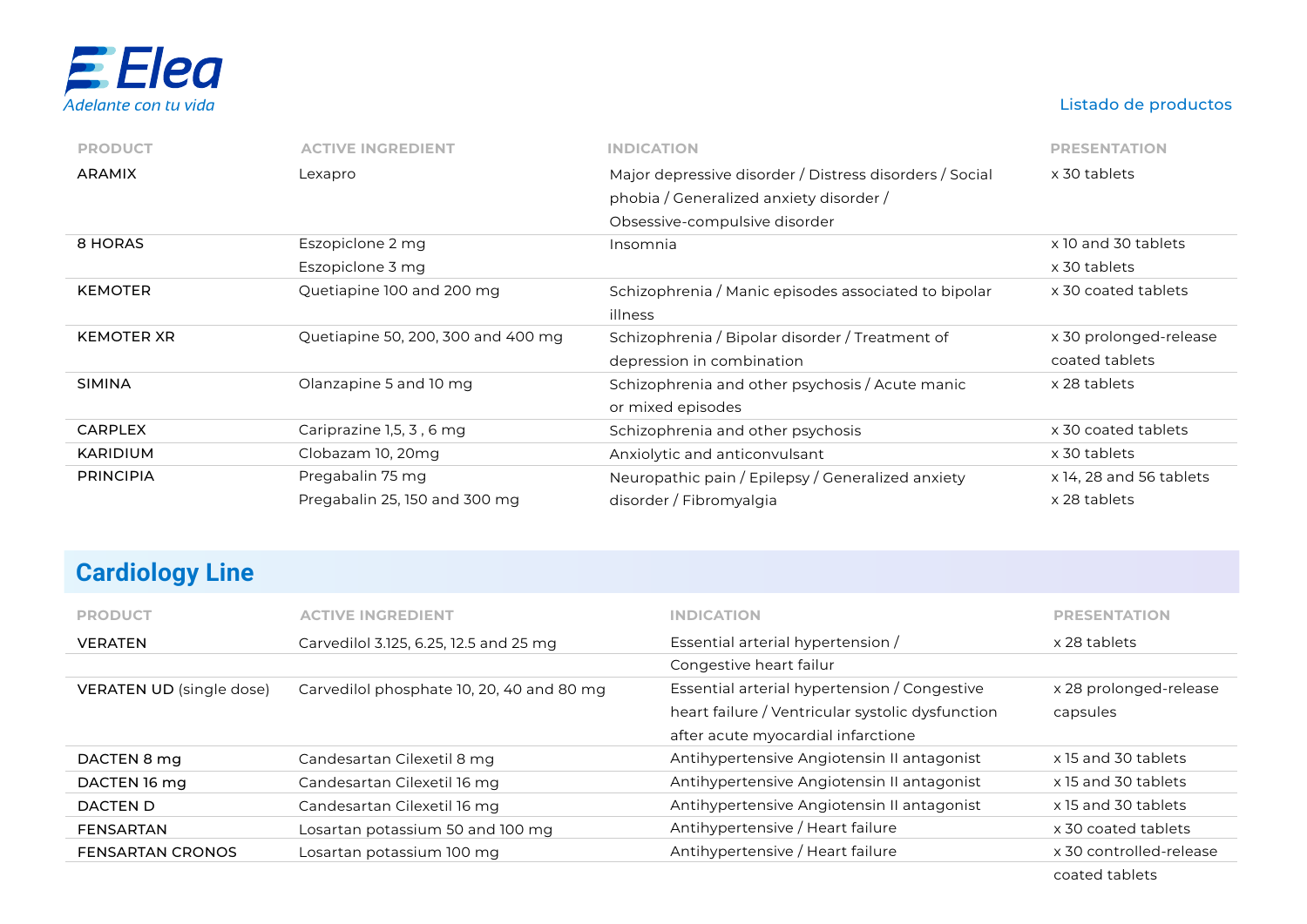

| <b>PRODUCT</b>      | <b>ACTIVE INGREDIENT</b><br><b>INDICATION</b>       |                                          | <b>PRESENTATION</b>        |
|---------------------|-----------------------------------------------------|------------------------------------------|----------------------------|
| <b>FENSARTAN D</b>  | Losartan potassium + Hydrochlorothiazide 50/12.5 mg | Antihypertensive                         | x 30 tablets               |
| FENSARTAN UNIMAX    | Losartan potassium + Amlodipine 50/5 and 100/5 mg   | Antihypertensive                         | x 30 tablets               |
| <b>LANX</b>         | Espironolactone 25 and 100 mg                       | Edematous disorders / Congestive heart   | x 30 tablets               |
|                     |                                                     | failure                                  |                            |
| <b>LANX EP</b>      | Eplerenone 25 and 50 mg                             | Congestive heart failure post-myocardial | x 30 tablets               |
|                     |                                                     | infarction / antihypertensive            |                            |
| <b>LICUAGEN</b>     | Cilostazol 50 and 100 mg                            | Ischemic symptoms of the limbs due to    | x 30 tablets               |
|                     |                                                     | chronic occlusive arterial disease       |                            |
| <b>NEFAZAN</b>      | Clopidogrel 75 mg                                   | Antithrombotic, antiplatelet             | x 15 and 30 coated tablets |
| NIFED SOL 30 mg     | Nifedipine 30 mg - Osmotic release technology       | Antihypertensive, coronary vasodilator   | x 30 controlled-release    |
|                     |                                                     |                                          | coated tablets             |
| NIFED SOL 60 mg     | Nifedipine 60 mg - Osmotic release technology       | Antihypertensive, coronary vasodilator   | x 30 controlled-release    |
|                     |                                                     |                                          | coated tablets             |
| <b>TRILIP</b>       | Ezetimibe 10 mg                                     | Primary hypercholesterolemia             | x 30 tablets               |
| <b>ZARATOR</b>      | Atorvastatin 10 and 20 mg                           | Treatment of hypercholesterolemia and    | x 30 and 60 tablets        |
|                     | Atorvastatin 40 mg                                  | atherosclerosis prevention               | x 30 tablets               |
| <b>ZARATOR PLUS</b> | Atorvastatin + Ezetimibe 10/10 and 20/10 mg         | Treatment primary hypercholesterolemia   | x 30 tablets               |
| <b>ZARATOR MAX</b>  | Atorvastatin + Amlodipine 5/10 and 10/10 mg         | Coexistence of hypercholesterolemia with | x 30 tablets               |
|                     |                                                     | high blood pressure                      |                            |
| <b>LIPEX</b>        | Rosuvasatatin 5, 10 and 20 mg                       | Treatment of hypercholesterolemia and    | x 28 tablets               |
|                     |                                                     | atherosclerosis prevention               |                            |
| <b>BERTEL</b>       | Telmisartan 40mg                                    | Antihypertensive                         | x 28 tablets               |
| <b>BERTEL D</b>     | Telmisartan 40mg + HCTZ 12,5mg                      | Antihypertensive                         | x 28 tablets               |
| <b>COROSAN D</b>    | Valsartan 80mg + HCTZ 12,5mg                        | Antihypertensive                         | x 28 tablets               |
| <b>DABIDANE</b>     | Dabgatran 75, 110,150mg                             | Anticoagulant                            | x 30 and 60 capsules       |
| <b>CRISPLUS</b>     | Orlistat 60 and 120 mg                              | Obesity / Overweight                     | x 30 and 60 capsules       |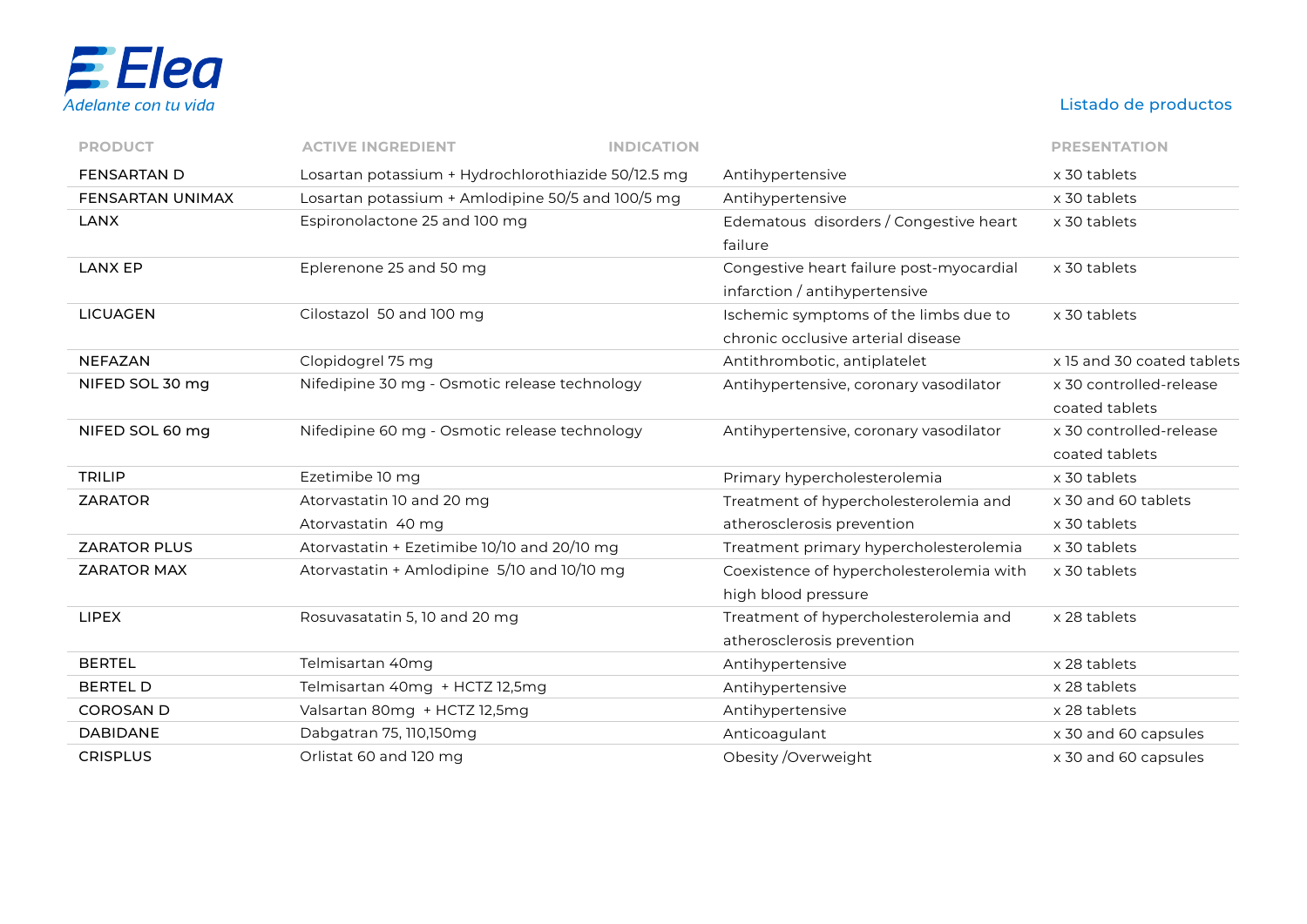

# **General Line**

| <b>PRODUCT</b>                          | <b>ACTIVE INGREDIENT</b>              | <b>INDICATION</b>                              | <b>PRESENTATION</b>            |
|-----------------------------------------|---------------------------------------|------------------------------------------------|--------------------------------|
| <b>MAGNESIUM SUPPLEMENT</b>             |                                       |                                                |                                |
| <b>HOLOMAGNESIO</b>                     | Magnesium Citrate 530 mg              | Magnesium Supplement                           | x 20,50 and 100 coated tablets |
| <b>HOLOMAGNESIO B6</b>                  | Magnesium Citrate 530 mg + Piridoxina | Magnesium Supplement                           | x 20 and 50 coated tablets     |
|                                         | Clorhidrato 125 mg                    |                                                |                                |
| <b>ANTIBIOTICS</b>                      |                                       |                                                |                                |
| <b>AEROXINA</b>                         | Claritromycine 250 mg                 | Pharyngitis / Acute maxillary sinusitis /      | Suspension x 60 ml             |
|                                         | Claritromycine 500 mg                 | Exacerbation of chronic bronchitis /           | x 16 coated tablets            |
|                                         |                                       | Pneumonia / Acute otitis media                 |                                |
| AEROXINA U.D.                           | Claritromycine 500 mg                 | Pharyngitis / Sinusitis / Bronchitis/          | x 5, 8 and 10 tablets          |
|                                         |                                       | Exacerbation of chronic bronchitis /           |                                |
|                                         |                                       | Pneumonia / Otitis media / Spread              |                                |
|                                         |                                       | mycobacterial infections                       |                                |
| <b>CRONOPEN</b>                         | Azitromycine 500 mg                   | Acute pneumonia / Pharyngitis / Infections     | x 3, 5 and 6 tablets           |
|                                         |                                       | of the skin and soft tissues / Acute bacterial | Suspension x 15 and 30 ml      |
|                                         |                                       | exacerbations of chronic obstructive           |                                |
|                                         |                                       | pulmonary disease / Acute bacterial            |                                |
|                                         |                                       | sinusitis / Chancroid in men / Urethritis      |                                |
|                                         |                                       | and cervicitis / Acute otitis media            |                                |
| <b>LISOVYR</b>                          | Aciclovir                             | Herpes treatment                               | Complete line of tablets and   |
|                                         |                                       |                                                | topic cream                    |
| <b>LEFLUMAX</b>                         | Levofloxacine 500 mg                  | Pneumonia / Urinary tract infections           | x 7 tablets                    |
|                                         | Levofloxacine 750 mg                  |                                                | x 5 tablets                    |
| <b>DIGESTIVE MOTILITY AND ANTIULCER</b> |                                       |                                                |                                |
| MOSAR 5 mg                              | Mosapride Citrato 5 mg                | Regulates digestive motility and               | x 30 and 60 coated tablets     |
|                                         |                                       | accelerates gastric evacuation                 |                                |
| <b>RABEC</b>                            | Raberprazole 10/20 mg                 | Antiulcer, inhibitor of gastric acid and       | x 14 and 28 coated tablets     |
|                                         |                                       | secretion                                      |                                |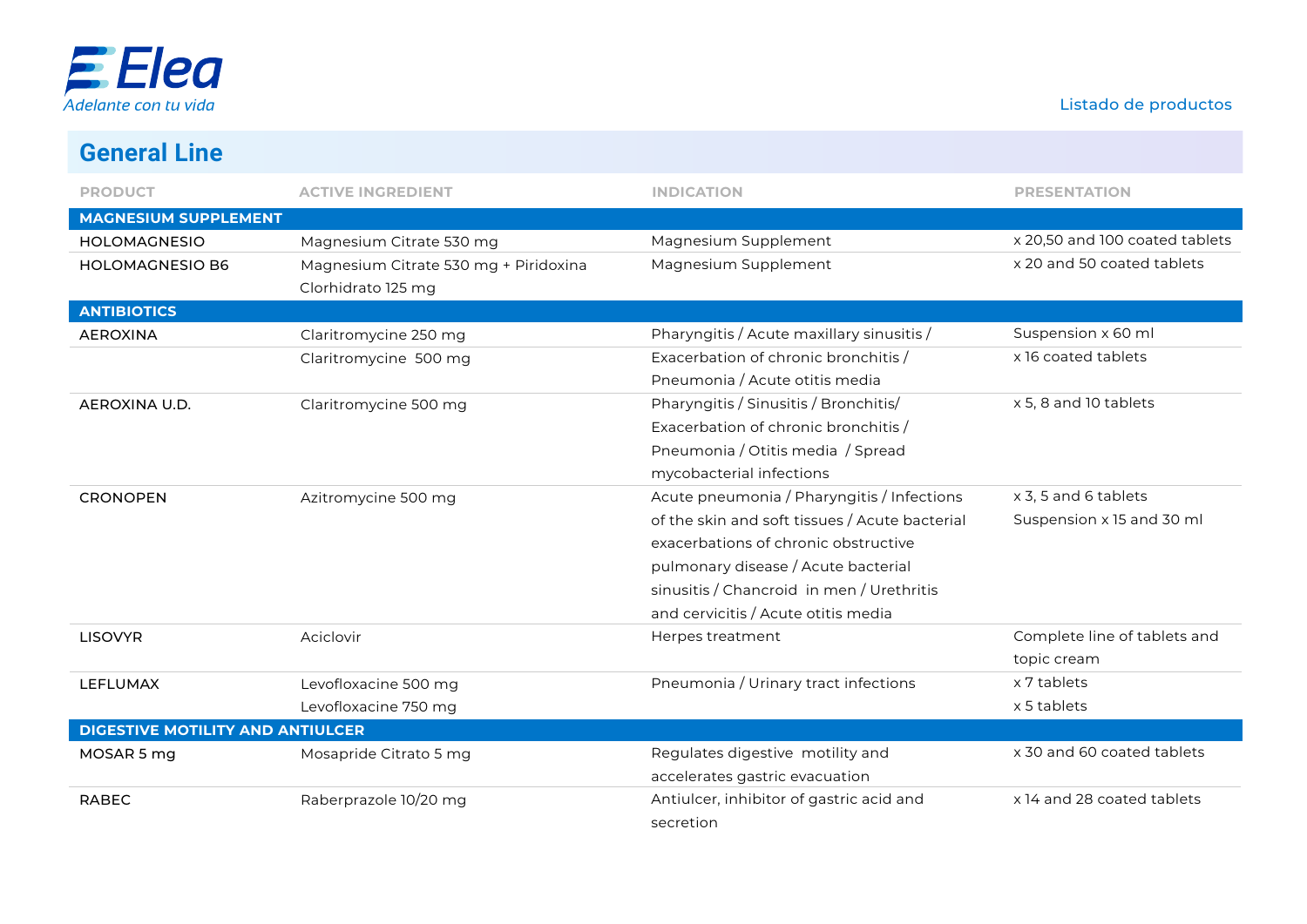

| <b>PRODUCT</b>                                      | <b>ACTIVE INGREDIENT</b>                | <b>INDICATION</b>                                     | <b>PRESENTATION</b>       |
|-----------------------------------------------------|-----------------------------------------|-------------------------------------------------------|---------------------------|
| <b>OSTHEOARTICULAR / ANALGESICS / OSTHEOPOROSIS</b> |                                         |                                                       |                           |
| <b>GLUCOTRIN VL</b>                                 | Glucosamine 472.5 mg + Chondroitin      | Degenerative processes with deterioration of the      | x 30 capsules             |
|                                                     | sulfate 400 mg                          | joint function with osteoarthritic origin             |                           |
| <b>GLUCOTRIN PRO FELX</b>                           | Glucosamine 9,45 % + Chondroitin        | Degenerative processes with deterioration of the      | x 300 ml                  |
| LIQUID                                              | sulfate 8 %                             | joint function with osteoarthritic origin             |                           |
| <b>ARTRICARE</b>                                    | Diacerein 50 mg                         | Arthrosis                                             | x 30 capsules             |
| <b>POSTINETAS</b>                                   | Ibuprofen 100 mg                        | Indicated for children. Fever / Mild to moderate      | x 24 chewable tablets     |
|                                                     |                                         | pains / Post-traumatic inflammatory states            |                           |
| <b>PONSTIN</b>                                      | Ibuprofen                               | Indicated for children. Fever / Mild to moderate      | Suspension x 150 ml       |
|                                                     |                                         | pains / Colds and states of flu                       |                           |
| <b>OSTEOPOROSIS</b>                                 |                                         |                                                       |                           |
| <b>FEMOREL</b>                                      | Ibandronate 150 mg                      | Osteoporosis                                          | x 1 and 3 tablets         |
| <b>FEMOREL IV</b>                                   | Ibandronate 3.375 mg                    | Osteoporosis                                          | Pre-filled syringe x 3 ml |
| <b>FEMOREL MAX</b>                                  | Ibandronate sodium 150 mg / Vitamin     | Osteoporosis                                          | x 1+30 coated tablets     |
|                                                     | D3 400 I.U. + Calcium carbonate 1387 mg |                                                       |                           |
| <b>SIMPLA</b>                                       | Zoledronic acid 5 mg                    | Osteoporosis                                          | 100 ml x 1 vial           |
| <b>REGENESIS 70</b>                                 | Alendronate 70 mg                       | Osteoporosis                                          | x 4 tablets               |
| <b>CORTICOSTEROIDS</b>                              |                                         |                                                       |                           |
| <b>DELTISONA B</b>                                  | Meprednisone                            | Anti-inflammatory, antiallergic and immunosuppressive | tablets and drops         |
|                                                     |                                         |                                                       |                           |
| <b>Institutional</b>                                |                                         |                                                       |                           |

| <b>PRODUCT</b>  | <b>ACTIVE INGREDIENT</b>                                                                 | <b>INDICATION</b>            | <b>PRESENTATION</b>                                            |
|-----------------|------------------------------------------------------------------------------------------|------------------------------|----------------------------------------------------------------|
| <b>PRONIVEL</b> | Recombinant human erythropoietin 2000 I.U.<br>Recombinant human erythropoietin 4000 I.U. | Anaemia                      | 1 ml x 1 vial                                                  |
| <b>OMATEX</b>   | Enoxaparine sodica 20/40/60/80 mg- 0.2/0.4/0.6/0.8 ml                                    | Low molecular weight heparin | 10 pre-filled syringe x 20,40,60,80 mg<br>- 0.2/0.4/0.6/0.8 ml |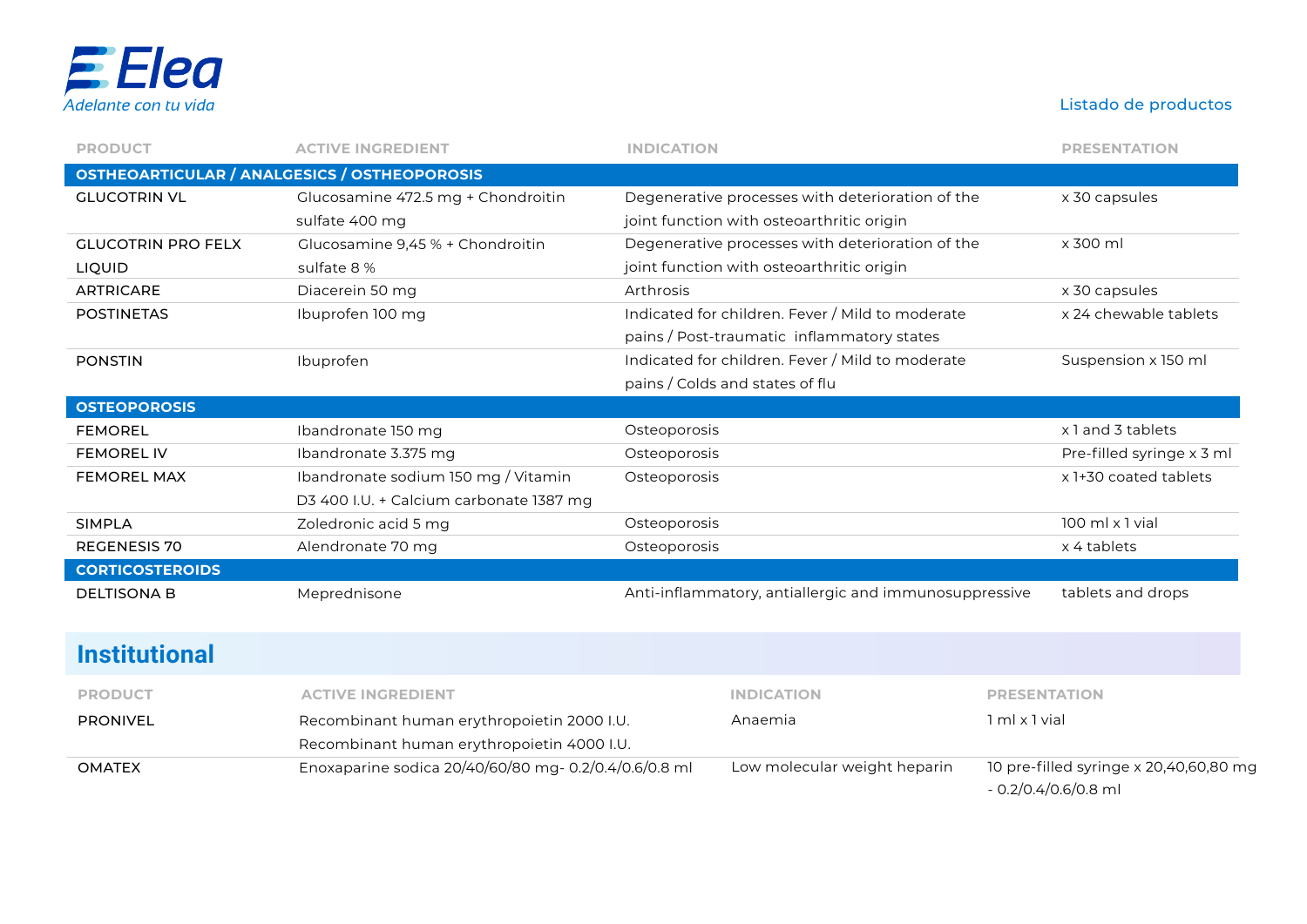

## **HIV - Hepatitis C**

| <b>PRODUCT</b>      | <b>ACTIVE INGREDIENT</b>                            | <b>INDICATION</b>                        | <b>PRESENTATION</b> |
|---------------------|-----------------------------------------------------|------------------------------------------|---------------------|
| TENOFOVIR 300MG     | Tenofovir disoproxil fumarate 300 mg                | Treatmen of HIV-1 infection              | x 30 coated tablets |
| ABACAVIR FLFA       | Abacavir 300 mg                                     | Treatmen of HIV-1 infection              | x 60 coated tablets |
| <b>3TC-AZT ELEA</b> | Lamivudine 150 mg + Zidovudine 300 mg               | Treatmen of HIV-1 infection              | x 60 coated tablets |
| <b>REMIVIR</b>      | Tenofovir disoproxil 300 mg + Emtricitabine 200 mg  | Treatmen of HIV-1 infection in adults    | x 30 coated tablets |
|                     |                                                     | and pediatric patients over 12 years old |                     |
| <b>SIMPLIR</b>      | Efavirenz 600 mg + EmtricitabinE 200 mg + Tenofovir | Treatmen of HIV infection                | x 30 coated tablets |
|                     | Disoproxil 300 mg                                   |                                          |                     |
| <b>FOZVIR</b>       | Sofosbuvir 400 mg                                   | Hepatitis C virus infection              | x 28 coated tablets |
|                     |                                                     |                                          |                     |

## **Antiparasitic**

| <b>NEMATEL DUO</b> | Albendazole 400 mg + Ivermectine 4.5 mg | Geohelminths / Parasitic integrated treatment        | Powder + suspension x 10 ml. |
|--------------------|-----------------------------------------|------------------------------------------------------|------------------------------|
|                    |                                         | Neurocysticercosis                                   | Suspension 4% x 10 ml        |
| <b>NEMATEL</b>     | Albendazole 400 mg                      | Intestinal parasitosis / Taeniosis / Hydatidosis /   | x 6 tablets                  |
| <b>IVER P</b>      | Ivermectine 6 mg                        | Parasite diseases / Strongyloidiasis / Human scabies | x 6 tablets                  |
| <b>ABARAX</b>      | Benznidazole 50 and 100 mg              | Chagas disease                                       | x 100 tablets                |
| <b>PRODUCT</b>     | <b>ACTIVE INGREDIENT</b>                | <b>INDICATION</b>                                    | <b>PRESENTATION</b>          |

# **Oncology**

| <b>PRODUCT</b> | <b>ACTIVE INGREDIENT</b>            | <b>INDICATION</b>                     | <b>PRESENTATION</b>         |
|----------------|-------------------------------------|---------------------------------------|-----------------------------|
| <b>INCOX</b>   | Axitinib 1 and 5 mg                 | Advanced renal cell carcinoma         | x 56 tablets                |
| <b>APREMAX</b> | Apremilast 30mg                     | Selective immunosuppressant           | x 56 tablets                |
| ZALUTEX        | Enzalutamide 40mg                   | Prostate cancer                       | x 120 tablets               |
| ALCAF          | Carfilzomib 60mg                    | Multiple myeloma                      | lyophilized powder x 1 vial |
| <b>TERFUN</b>  | Trifluridine 20mg, Tipiracil 8,19mg | Antineoplastic agent. Antimetabolite. | x 20 x 60 tablets           |
| <b>VAXIRA</b>  | Racotumomab 1 mg                    | Lung cancer                           | x 1 vial                    |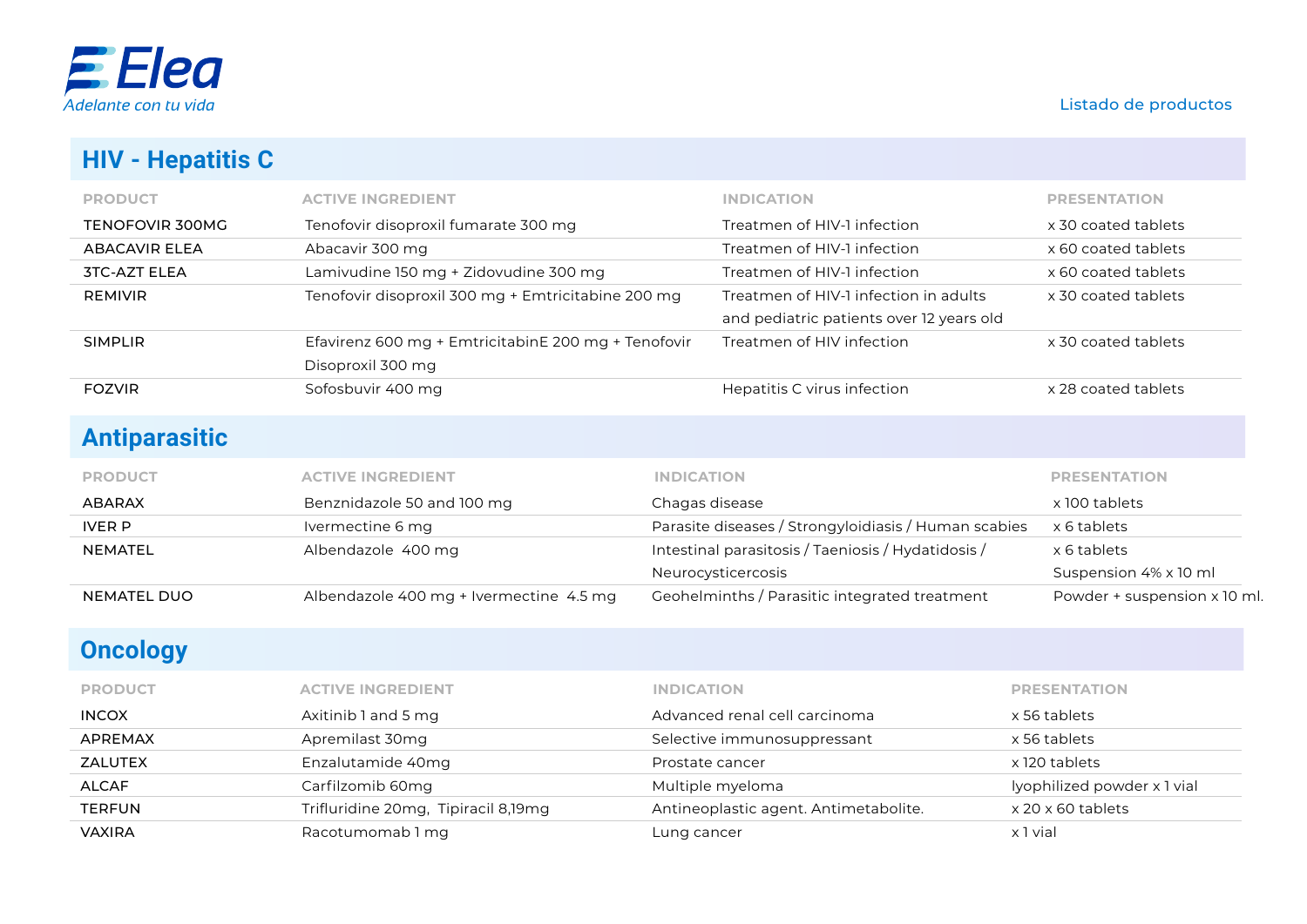

**Respiratory Line**

| <b>INCOPHALULY LING</b>            |                                          |                                                |                                       |
|------------------------------------|------------------------------------------|------------------------------------------------|---------------------------------------|
| <b>PRODUCT</b>                     | <b>ACTIVE INGREDIENT</b>                 | <b>INDICATION</b>                              | <b>PRESENTATION</b>                   |
| <b>ROLAST</b>                      | Montelukast 4/5/10 mg                    | Selective antagonist of leukotriene receptors, | x 30 chewable tablet                  |
|                                    |                                          | active orally                                  |                                       |
| NEUMOTOREL 200                     | Budesonide 200 mcg+Formoterol Fumarate   | Bronchial anti-inflammatory, bronchodilator    | x 60 and 120 inhaler powder           |
|                                    | 6 mcg                                    |                                                | capsules                              |
| <b>NEUMOTOREL 400</b>              | Budesonide 400 mcg+Formoterol Fumarate   | Bronchial anti-inflammatory, bronchodilator    | x 60 and 120 inhaler powder           |
|                                    | 6 mcg                                    |                                                | capsules                              |
| <b>NEUMOTEX 200/400</b>            | Budesonide 200/400 mcg                   | Inhalatory glucocorticoid                      | x 60 inhaler powder capsules          |
| NEUMOTEX BRONQUIAL                 | Budesonide 200 mcg                       | Inhalatory glucocorticoid                      | 1 container x 100/200 doses (aerosol) |
| NEUMOTEX BRONQUIAL<br><b>FORTE</b> | Budesonide 400 mcg                       | Inhalatory glucocorticoid                      | 1 container x 100/200 doses (aerosol) |
| NEUMOTEX BRONQUIAL                 | Budesonide 400 mcg                       | Topical glucocorticoid                         | 1 container x 100/200 doses (aerosol) |
| <b>PEDIATRICO</b>                  |                                          |                                                |                                       |
| <b>NEUMOTEX NEBU</b>               | Budesonide 100 mcg                       | Inhalatory glucocorticoid anti-inflammatory    | 1 jar x 20 ml (nebule suspension)     |
|                                    |                                          | and anti-allergic of the respirotary tract     |                                       |
| <b>NEUMOTEX NASAL</b>              | Budesonide 50 mcg                        | Inhalatory glucocorticoid                      | 1 container x 200 doses (aerosol)     |
| NEUMOTIDE 125/25                   | Fluticasone propionate 125 mcg/doses+    | Inhalatory glucocorticoid                      | 1 container x 120 doses (aerosol)     |
|                                    | salmeterol 25 mcg/doses - AEROSOL        |                                                |                                       |
| NEUMOTIDE 250/25                   | Fluticasone propionate 250 mcg/doses+    | Inhalatory glucocorticoid                      | 1 container x 120 doses (aerosol)     |
|                                    | salmeterol 25 mcg/doses - AEROSOL        |                                                |                                       |
| NEUMOTIDE 250/50                   | Fluticasone propionate 250 mcg/doses+    | Inhalatory glucocorticoid                      | x 60 caps                             |
|                                    | salmeterol 50 mcg/doses - CAPSULES       |                                                |                                       |
| NEUMOTIDE 500/50                   | Fluticasone propionate 500 mcg/doses+    | Inhalatory glucocorticoid                      | x 60 caps                             |
|                                    | salmeterol 50 mcg/doses - CAPSULES       |                                                |                                       |
| <b>RINISONA</b>                    | Fluticasone 50mcg                        | Antialérgic + Antiinflamatory                  | Nasal Spray x 120 Doses               |
| <b>ALERNIX 24</b>                  | Cetirizine Dihydrochloride 10 mg         | Allergic rhinitis / Skin allergy               | x 10 gel capsules                     |
| <b>FENISONA</b>                    | Mometasone nasal spray                   | Anti-inflammatory corticosteroid. Nasal        | Nasal Spray x 60 x 120 Doses          |
|                                    |                                          | allergies                                      |                                       |
| <b>NEUMOTROPIO</b>                 | Tiotropium 10mcg                         | Bronchodilator. Long-acting anticholinergic.   | x 30 capsules                         |
| LOREMEX                            | D-Pseudoefedrine 240mg + Loratadine 10mg | Respiratory decongestant. Antihistamine.       | x 5 XR tablets                        |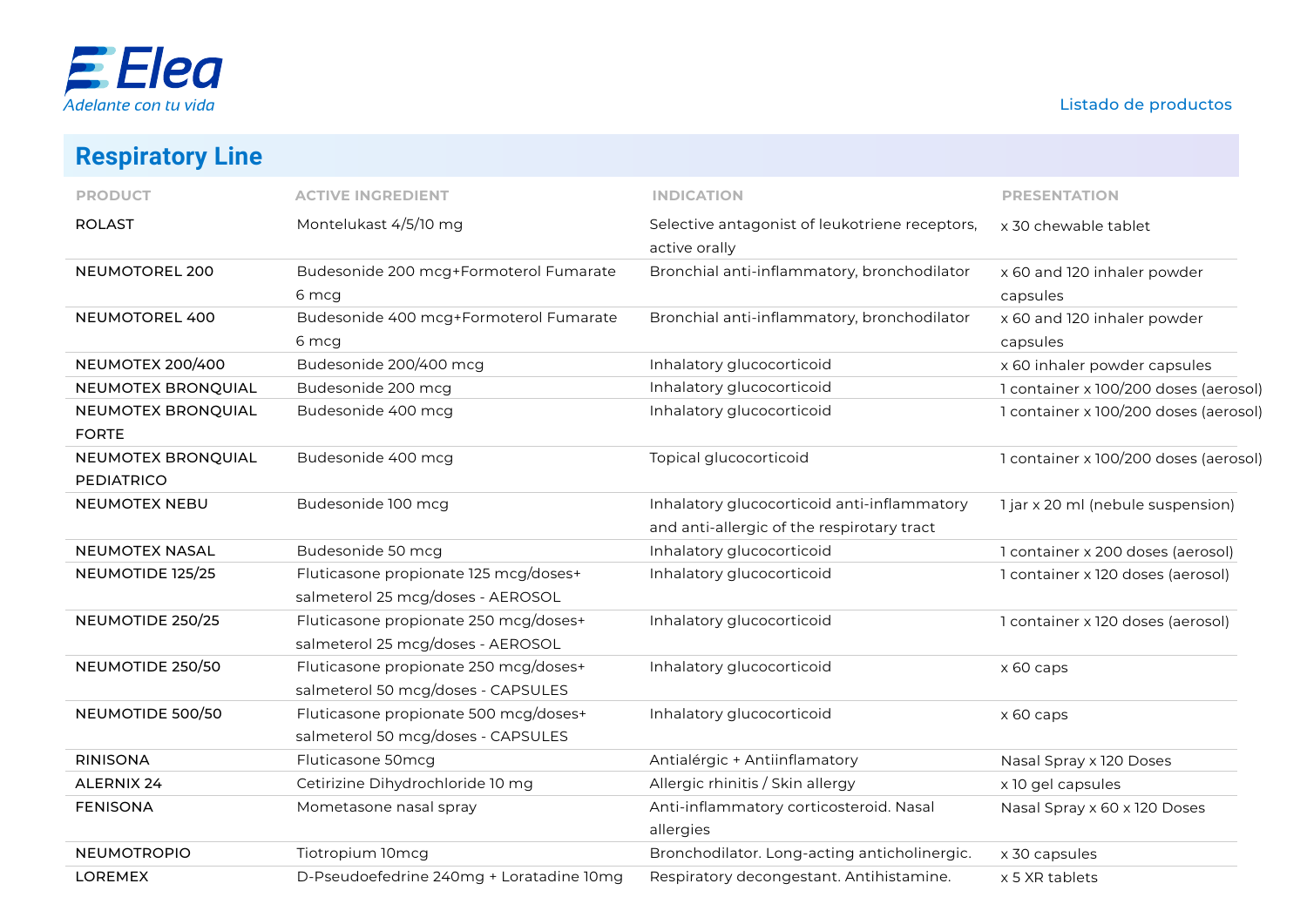

# **Ophthalmology Line**

| <b>PRODUCT</b>                                       | <b>ACTIVE INGREDIENT</b>                 | <b>INDICATION</b>                               | <b>PRESENTATION</b>             |
|------------------------------------------------------|------------------------------------------|-------------------------------------------------|---------------------------------|
| <b>ANTIGLAUCOMA / ANTIHYPERTENSIVE</b>               |                                          |                                                 |                                 |
| <b>ARVO</b>                                          | Travoprost                               | Glaucoma                                        | Ophthalmic solution x 2.5 ml    |
| <b>ZOPIROL</b>                                       | Timolol 0.5%                             | Glaucoma                                        | Ophthalmic solution x 5 ml      |
| <b>ZOPIROL DM</b>                                    | Dorzolamide 2% + Timolol 0.5%            | Glaucoma                                        | Ophthalmic solution x 5 ml      |
| <b>ANTIALERGIC</b>                                   |                                          |                                                 |                                 |
| <b>OLOPAT</b>                                        | Olopatadine 0.1%                         | Allergic conjunctivitis                         | Ophthalmic solution x 5 ml      |
| <b>OLOPAT F</b>                                      | Olopatadine 0.2%                         | Allergic conjunctivitis                         | Ophthalmic solution x 2.5 ml    |
| <b>TEARS / LUBRICANTS</b>                            |                                          |                                                 |                                 |
| PH TEARS                                             | Hidroxipropilmetilcelulose + Dextrán 70  | Dry eye                                         | Ophthalmic solution x 15 ml     |
| PH TEARS GEL                                         | Carbomer                                 | Dry eye                                         | Ophthalmic gel x 10 ml          |
| <b>OSIRIS</b>                                        | Sodium Hyaluronate + Polyethylene Glycol | Dry eye                                         | Ophthalmic solution x 10 ml     |
|                                                      | 400 + Propylene Glycol                   |                                                 |                                 |
| <b>INMUNOSPORIN</b>                                  | Ciclosporine 0,1%                        | Eye Lubricant                                   | Ophthalmic solution x 5 ml      |
| <b>ANTIBIOTICS / ANTIINFLAMATORY / DECONGESTANTS</b> |                                          |                                                 |                                 |
| <b>BERLOFEN</b>                                      | Bromfenac 0.09%                          | Inflammatory eye conditions / Post-operative    | Ophthalmic solution x 5 ml      |
|                                                      |                                          | inflammation and pain                           |                                 |
| <b>DELTAR</b>                                        | Prednisolone acetate + Phenylephrine     | Conjunctival inflammation, corneal and          | Ophthalmic suspension x 10 ml   |
|                                                      | hydrochloride                            | anterior segment of the eye                     |                                 |
| <b>ERITROMICINA ELEA</b>                             | Erythromycin                             | Sensitive bacterial conjunctivitis germs        | Ointment x 3.5 g - Eyedrops for |
|                                                      |                                          |                                                 | extemporaneous preparation      |
| <b>FOTADEX</b>                                       | Tobramycin + Dexamethasone               | Bacterial infections by sensitive germs and     | Ointment x 3.5 g - Ophthalmic   |
|                                                      |                                          | ocular congestion                               | suspension x 5 ml               |
| <b>FOTAMICIN</b>                                     | Ciprofloxacin + Dexamethasone            | Bacterial infections by sensitive germs and     | Ointment x 3.5 g - Ophthalmic   |
|                                                      |                                          | ocular congestion                               | solution x 5 ml                 |
| <b>FOTEX</b>                                         | Tobramycin                               | Bacterial infections by sensitive germs         | Ophthalmic solution x 5 ml      |
| <b>GATIMICIN</b>                                     | Gatifloxacin 0.3%                        | <b>Bacterial infections</b>                     | Ophthalmic solution x 5 ml      |
| <b>GATIMICIN FORTE</b>                               | Gatifloxacin 0.5%                        | Bacterial infections / Bacterial conjunctivitis | Ophthalmic solution x 5 ml      |
| <b>GATIMICIN D</b>                                   | Gatifloxacin 0.3% + Dexamethasone 0.1%   | Inflammatory eye conditions and bacterial       | Ophthalmic suspension x 5 ml    |
|                                                      |                                          | infections                                      |                                 |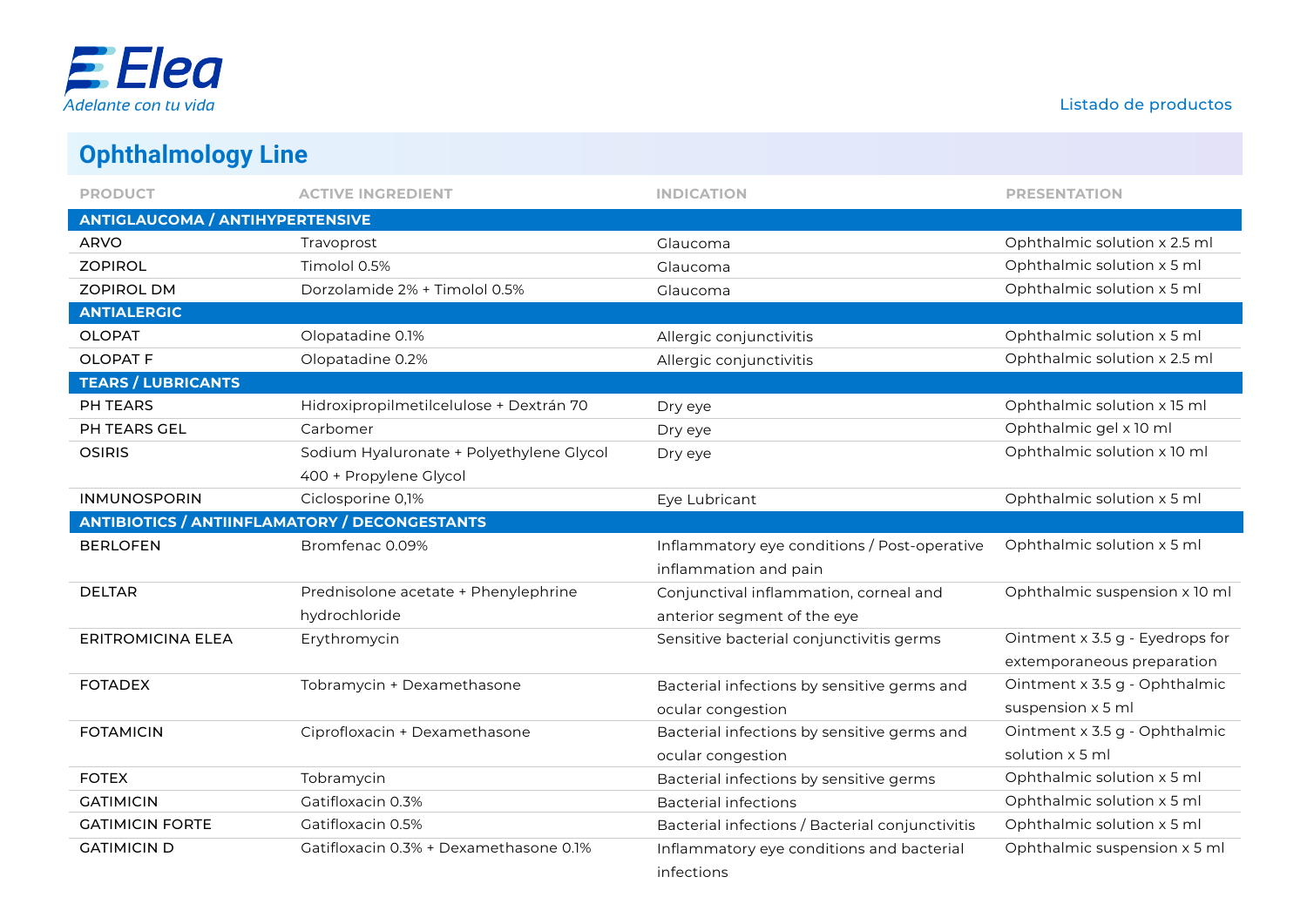

| <b>PRODUCT</b>  | <b>ACTIVE INGREDIENT</b>                           | <b>INDICATION</b>                                                | <b>PRESENTATION</b>                               |
|-----------------|----------------------------------------------------|------------------------------------------------------------------|---------------------------------------------------|
| <b>LOPRED</b>   | Loteprednol + Etabonat                             | Inflammatory eye conditions / Allergic<br>conjunctivitis         | Ophthalmic suspension x 5 ml                      |
| LOPRED BIOTIC   | Loteprednol + Tobramycin                           | Inflammatory eye conditions / Allergic<br>conjunctivitis         | Ophthalmic suspension x 5 ml                      |
| <b>POLYPLEX</b> | Dexamethasone + Neomycin + Polymyxin B             | Bacterial infections by sensitive germs<br>and ocular congestion | Ophthalmic suspension x 5 ml<br>Ointment x 3.5 gr |
| <b>USUALIX</b>  | Tetrahydrozoline hydrochloride                     | Congestion / Ocular irritation                                   | Ophthalmic solution x 12 ml                       |
| <b>VISUCLAR</b> | Naphazoline hydrochloride + Pheniramine<br>maleate | Congestion / Ocular irritation                                   | Ophthalmic solution x 10 ml                       |

### **OTC**

| <b>PRODUCT</b>                               | <b>ACTIVE INGREDIENT</b>               | <b>INDICATION</b>                                            | <b>PRESENTATION</b>                  |
|----------------------------------------------|----------------------------------------|--------------------------------------------------------------|--------------------------------------|
| <b>ANTILICE</b>                              |                                        |                                                              |                                      |
| NOPUCID LOTION                               | Lice formulations                      | Head lice                                                    | Lotion x 130 ml                      |
| NOPUCID SHAMPOO                              | Lice formulations                      | Head lice                                                    | SHAMPOO x 200ml                      |
| NOPUCID SPRAY REPELLENT Spray Lice REPELLENT |                                        | <b>Head lice</b>                                             | Spray x 80 ml                        |
| <b>TERFIN</b>                                | Terbinafine 1%                         | Athlete's foot / Skin infections caused                      | Cream x 20g                          |
|                                              |                                        | by fungi located in the groins, hands,                       | Spray x 90 ml                        |
|                                              |                                        | thorax and armpits                                           |                                      |
| <b>LAXATIVES</b>                             |                                        |                                                              |                                      |
| <b>AGAROL LIQUID</b>                         | Sodium Picosulfate                     | Constipation                                                 | x 180 and 390 ml                     |
| (SEVERAL FLAVOURS)                           |                                        |                                                              |                                      |
| AGAROL CHEWABLE GUM                          | Sodium Picosulfate 5 mg                | Constipation                                                 | x 12 stawberry chewing gums          |
| <b>AGAROL GELCAPS</b>                        | Sodium Picosulfate 5 mg                | Constipation                                                 | x 12 and 24 soft gel caps            |
| <b>AGIOLAX</b>                               | Plantago Ovata 54.2 G / 100 g + Cassia | Laxative of the dough-forming type.                          | Granules x 1 pot x 100 g and x 250 g |
|                                              | Angustifolia 12.4 g / 100 g            | Stimulant of intestinal peristalsis                          |                                      |
| <b>ANTIPRURITICS / SUN BURN</b>              |                                        |                                                              |                                      |
| <b>CALADRYL CREAM</b>                        | Calamine + Diphenhydramine             | Itch, inflammation and pain due to minor<br>skin irritations | Cream x 70 gr                        |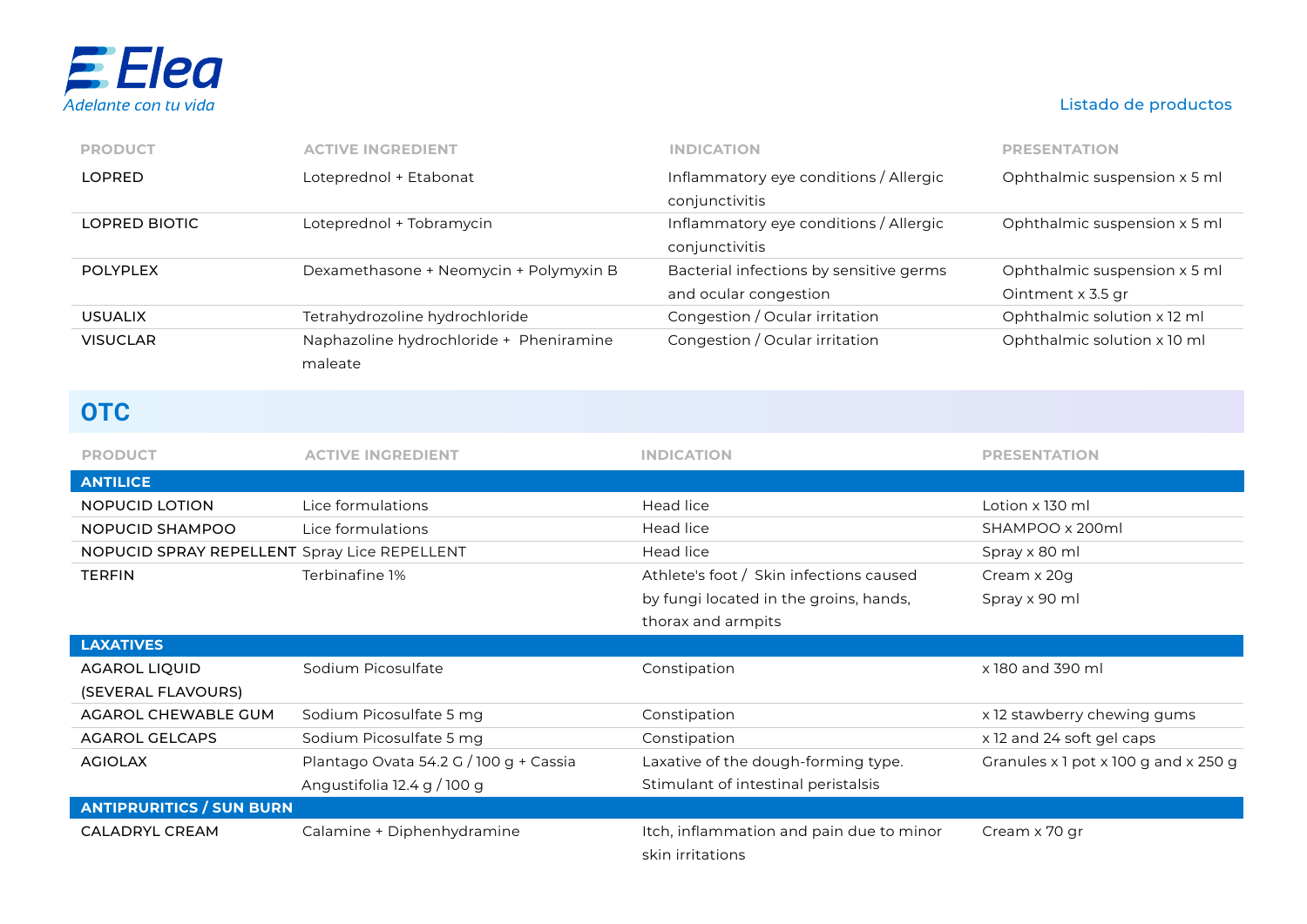

| <b>PRODUCT</b>                   | <b>ACTIVE INGREDIENT</b>            | <b>INDICATION</b>                                       | <b>PRESENTATION</b>           |
|----------------------------------|-------------------------------------|---------------------------------------------------------|-------------------------------|
| <b>CALADRYL CREAM</b>            | Diphenhydramine + Zinc              | Sunburn / Insect bites / Allergies to plants /          | Cream x 70 gr                 |
| <b>COLORLESS</b>                 |                                     | Other skin irritation                                   |                               |
| <b>CALADRYL LOTION</b>           | Calamine + Diphenhydramine          | Itch, inflammation and pain due to minor skin           | Lotion x 150 gr               |
|                                  |                                     | irritations                                             |                               |
| <b>CALADRYL LOTION</b>           | Diphenhydramine + Zinc              | Sunburn / Insect bites / Allergies to plants /          | Lotion x 150 gr               |
| <b>COLORLESS</b>                 |                                     | Other skin irritation                                   |                               |
| <b>CALADRYL SPRAY</b>            | Diphenhydramine + Zinc + Aloe Vera  | Itch, inflammation and pain due to: minor skin          | Spray x 90 ml                 |
| <b>COLORLESS</b>                 |                                     | irritations, allergic itch, rash, insect bites, sunburn |                               |
| <b>MOUTH WASH</b>                |                                     |                                                         |                               |
| DURANIL LIQUID                   | Hexetidina 0,1%                     | Oral cavity and oropharynx diseases / Stomatitis        | Solution x 200 ml             |
| <b>ANTACIDS</b>                  |                                     |                                                         |                               |
| MYLANTA LIQUID SIMPLE            | Aluminum Hydroxide + Magnesium      | Heartburn / Acid dyspepsia / Peptic esophagitis         | x 150 ml                      |
|                                  | hydroxide                           |                                                         |                               |
| <b>MYLANTA CHEWABLE</b>          | Aluminum Hydroxide + Magnesium      | Stomach mucosa irritation                               | x 24 and 128 chewable tablets |
| <b>TABLETS</b>                   | hydroxide                           |                                                         | (Fresh mint and Lemon)        |
| <b>MYLANTA II LIQUID (FRUIT)</b> | Aluminum Hydroxide + Magnesium      | Heartburn / Acid dyspepsia / Gastrointestinal           | x 150 and 360 ml              |
|                                  | hydroxide + Simethicone             | disorders caused by excessive gas                       |                               |
| <b>MYLANTA II TABLETS</b>        | Aluminum Hydroxide + Magnesium      | Heartburn / Acid dyspepsia / Gastrointestinal           | x 30 and 60 chewable tablets  |
|                                  | hydroxide + Simethicone             | disorders caused by excessive gas                       |                               |
| MYLANTA EXTRA TABLETS            | Famotdine + Magnesium hydroxide     | Epigastric pain / Heartburn caused by excessive         | x 24 and 128 chewable tablets |
|                                  | + Simethicone                       | production of stomach acid                              |                               |
| <b>AZIATOP CONTROL</b>           | Pantoprazole 20 mg                  | Acid reflux symptoms                                    | x 14 tablets                  |
| <b>AZIATOP</b>                   | Omeoprazol 20 mg                    | Frequent heartburn                                      | x 7, 14 and capsules          |
|                                  |                                     |                                                         | 10 blisters x 14 tablets      |
| <b>ANTIHAEMORROIDALS</b>         |                                     |                                                         |                               |
| ANUSOL HC HEMORRHOIDAL           | Hydrocortisone acetate + Zinc oxide | Hemorrhoids                                             | x 6 and 12 suppositories      |
| <b>SUPPOSITORIES</b>             | + Bismuth subgallate                |                                                         |                               |
| <b>ANUSOL HC CREAM</b>           | Hydrocortisone 1%                   | Inflammatory manifestations and itch of dermatosis      | Cream x 10 gr                 |
| <b>ANUSOL DUO</b>                | Hydrocortisone acetate + Zinc oxide | Inflammatory hemorrhoids / Anal itch                    | x 12 suppositories            |

SUPPOSITORIES + Pramoxine hydrochloride